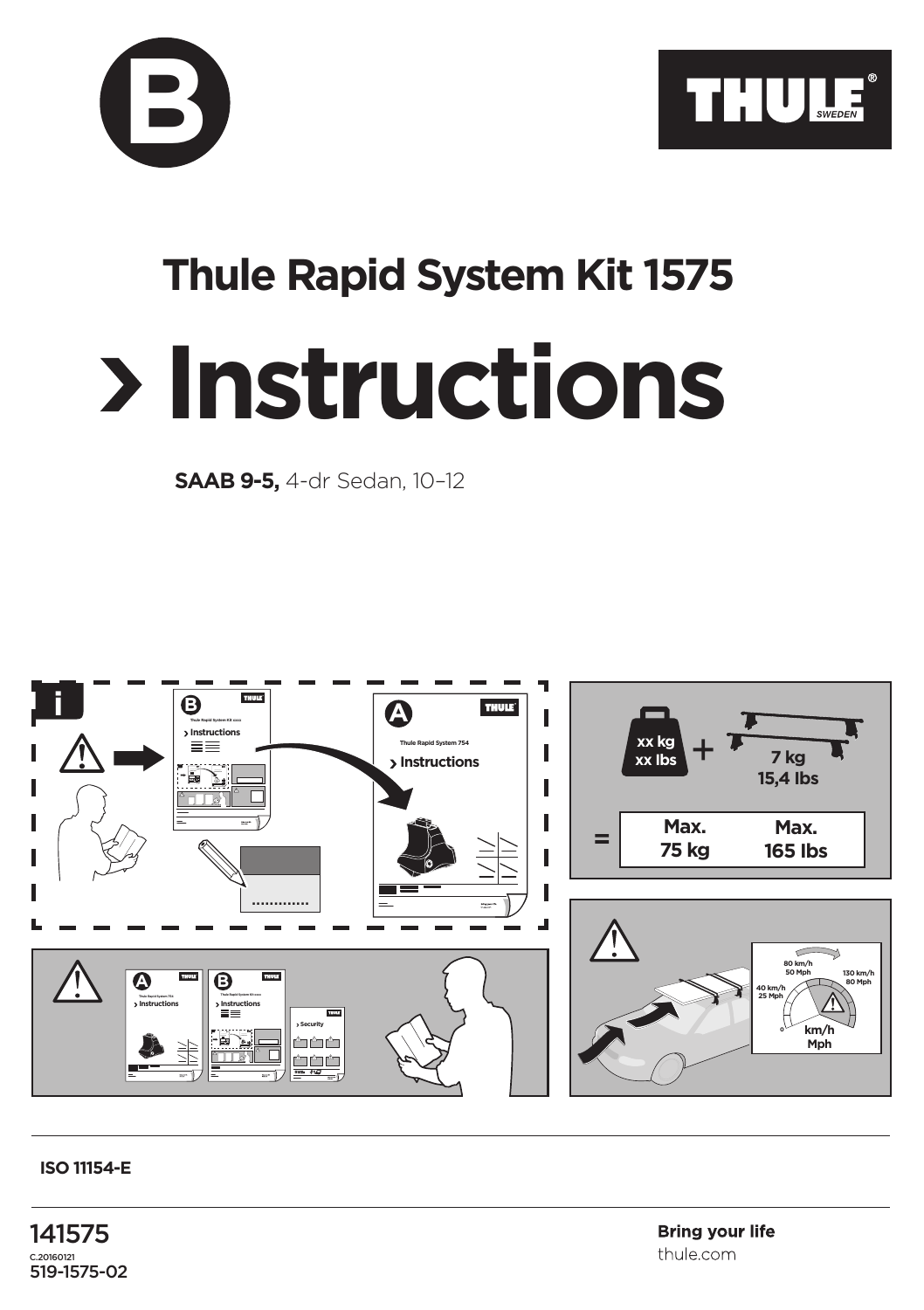

|                                                                          | X (scale) | X(mm)  | X (inch)        |
|--------------------------------------------------------------------------|-----------|--------|-----------------|
| <b>SAAB 9-5, 4-dr Sedan, 10-12</b>                                       | 41,5      | 1066   | 42              |
| 2<br>$\overline{\mathbf{Q}}$<br>THUM<br>$>$ Instructions<br>$\mathsf{X}$ |           |        |                 |
|                                                                          | Y (scale) | Y (mm) | Y (inch)        |
| <b>SAAB 9-5, 4-dr Sedan, 10-12</b>                                       | 40        | 1051   | $41\frac{3}{8}$ |
|                                                                          |           |        |                 |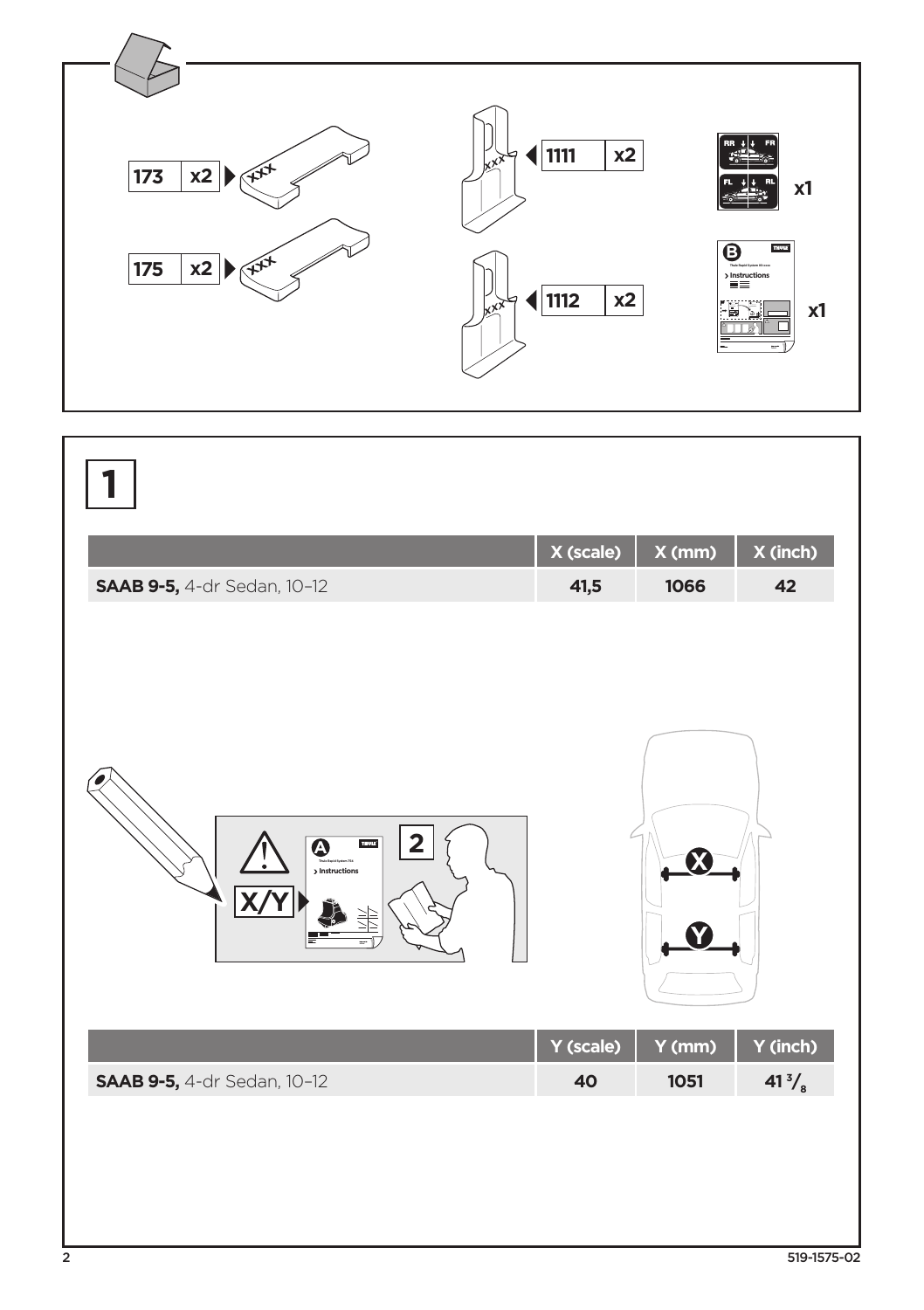